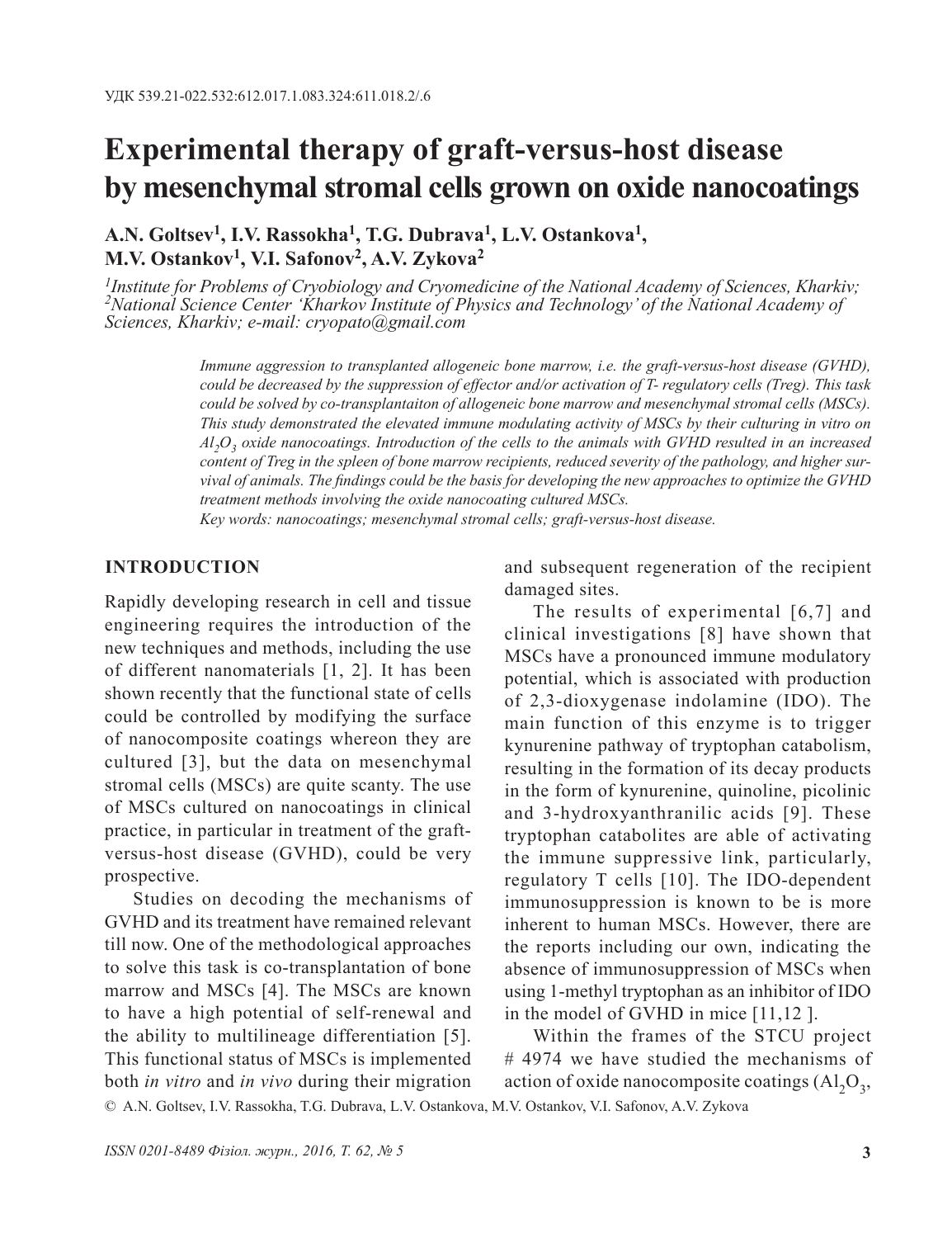$Ta_2O_5$ ,  $ZrO_2$ ) with different micro-architecture on regulation of functional status MSCs [13]. Goltsev AN. et al. [7] have found that the coating of  $Al_2O_3$  contributed to the maximum cell adhesion and selective enrichment of bone marrow culture with the cells expressing markers of MSCs (CD44, CD73, CD105, CD106) and increase in the expression rate of *ido* gene, responsible for the synthesis of the IDO enzyme even at the second passage.

The established fact of the increased *ido*  gene expression in MSCs after culturing on  $Al_2O_3$  coating suggests the possibility of more effective treatment of the GVHD. Based on the above, the purpose of this study was to investigate the immunocorrecting effect in therapy of experimental GVHD rendered by MSCs with a functional potential altered during culturing on  $\text{Al}_2\text{O}_3$  nanocoating.

# **METHODS**

The studies were carried out in 20-week-old СВА/Н and (СВА/НхС57Вl)F1 mice weighing 24-26 g in accordance with the General Principles of Experiments in Animals approved by the 5th National Congress in Bioethics (Kiev, 2013) compliant with the statements of European Convention for the Protection of Vertebrate Animals Used for Experimental and Other Scientific Purposes (Strasbourg, 1986).

## *Deriving cell suspensions of bone marrow and lymph nodes*

Bone marrow donors, i.e. the CBA/H mice were decapitated under light ether anesthesia. The bone marrow cells were washed out from the femur bones, and the inguinal lymph nodes were disintegrated in a Potter homogenizer in a handling medium (consisted of the medium 199 (Chumakov Institute of Poliomyelitis & Viral Encephalites, Russia), 10% fetal bovine serum (FBS) (BioloT, Russia) and 2% sodium citrate (Weifang Ensign, China)); the resulted suspensions were passed then through a multi-layer nylon filter. The number of nucleated cells in the suspensions was counted in the Goryaev's chamber.

#### *GVHD induction*

GVHD was induced as follows. The (СВА/ НxС57Вl)F1 mice were irradiated using RUM-17 device (Mosrentgen, Russia) at a dose of 850 R. The irradiation conditions were 38.6 R/min dose rate; 220 kV voltage; 10 mA current; 0.5 mm Cu + 1 mm Al filters; 50 cm focus-dorsal distance. One hour later the irradiation the animals were injected into the tail vein with 0.2 ml of handling medium containing  $5'10^6$  bone marrow cells together with the cells of lymph nodes of CBA/H mice in 3:1 ratio [14].

As the control there were used intact mice (СВА/НxС57Вl)F1, which were not irradiated and nothing was injected (intact control), and the irradiated mice (СВА/НxС57Вl)F1, which were administered with syngeneic bone marrow with the cells of inguinal lymph nodes (3:1) at the concentration of 5x106 cells/mouse (syngeneic control).

# *Isolation, culturing, and introduction of MSCs to the recipients with GVHD*

To obtain MSCs the bone marrow cells of CBA/H mice were isolated as described above and cultured in Iscove's Modified Dulbecco's Medium (Sigma-Aldrich, USA) supplemented with 10% fetal bovine serum, 50 IU/ml Penicillin, 50 IU/ml Streptomycin (growth medium); explantation density was  $0.5-1\times10^6$  cells/cm<sup>2</sup>; culture was performed in a  $CO<sub>2</sub>$  - incubator (Barnstead International, USA) at 37°C with 5% CO<sub>2</sub>; 3 cm glass Petri dish (Anumbra, Czech Republic) coated or non-coated with  $AI_2O_3$  were used. The coatings were applied by magnetron sputtering method in a high vacuum pumping system [15]. After 24 hrs the non-adhered cells

were removed and an adhesive fraction was cultured till the subconfluent layer appearance; the growth medium was changed every 3 days. The cells were then detached with 0.25% Trypsin (Sigma-Aldrich, USA) and 0.02% EDTA (ICN, USA) solution according to the standard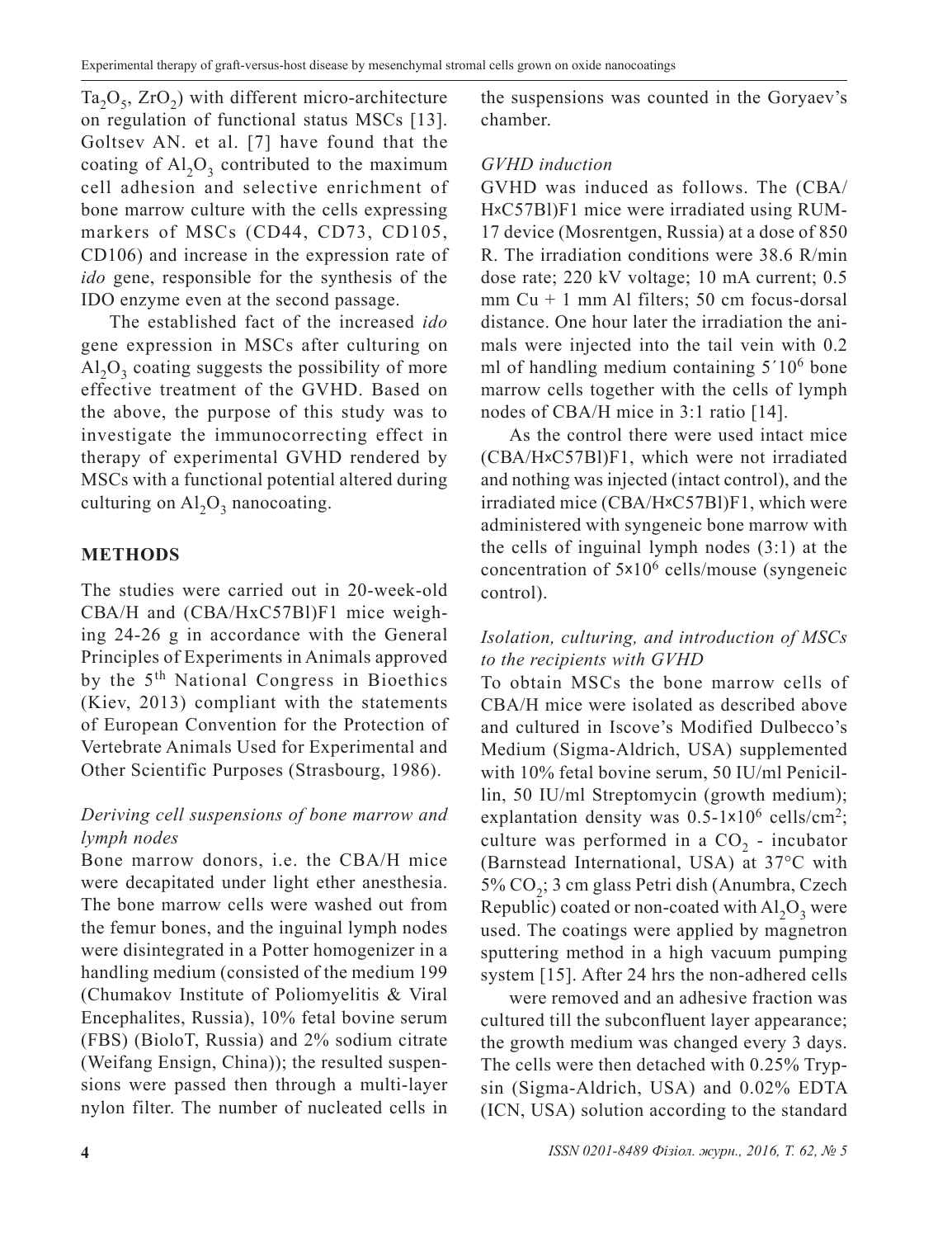procedure [5]; enzyme was inactivated with a culture medium containing 10% FBS; cells were then washed and counted. Thereafter the MSCs were passaged with an explantation density of  $0.5$ -1×10<sup>4</sup> cells/cm<sup>2</sup>. Cell cultures were visually assessed using Axiovert 40C inverted microscope (Carl Zeiss, Germany).

After two passages the mesenchymal stem cells cultured either on a glass substrate (MSCg), or on a glass coated with an oxide nanocomposite,  $AI<sub>2</sub>O<sub>3</sub>$  (MSCa) were detached, centrifuged for 10 min at 200g/min, re-suspended in handling medium and intravenously injected at a dose of  $2 \times 10^5$ /cells mouse 2 hrs after pathology induction.

## *Assessment of clinical and laboratory parameters before and after administration of MSCs to animals with GVHD*

Body weight of the animals and their survival were assessed for 14 days after the induction of disease and administration of MSCs. There were 3 assessments, each group made from 7 to 11 animals. To day 14 the animals were decapitated under light ether anesthesia, and the spleen index and Treg content were evaluated as generally accepted.

Spleen index (SI) was calculated by the ratio of spleen to body weights of the animals. In intact animals the SI was assumed as equal to 1; the value higher than 1.3 indicated the GVHD development [14].

Treg content was analyzed in spleens of experimental and control animals. For this aim the spleens were disintegrated in a Potter homogenizer in a handling medium 199, then the suspensions were passed through a nylon filter. The content of cells with  $CD4+CD25+$ and FOXP3+ phenotypes was assessed to day 14 after the administration of MSCs by FACS Calibur flow cytometer (Becton Dickinson, USA) using a panel of monoclonal anti-mouse antibodies: FOXP3 (PE) Nr. ab45122 (Abcam, England); CD4 (FITC) Nr. 553729 and CD25 (PE) Nr. 553075 (Becton Dickinson) according to the manufacturers' instructions. The control samples contained non-immune FITC or PE labelled monoclonal antibodies of the same antigen isotypes. Obtained cytofluorimetric data were statistically processed using the WinMDI 2.8 software (J. Trotter, The Scripps Research Institute, San Diego, CA, USA).

# *Statistical analysis*

The obtained results were evaluated using the nonparametric Mann-Whitney test. . Statistical processing was performed using the Excel software (Microsoft, USA).

# **RESULTS AND DISCUSSION**

One of important criteria of GVHD is splenomegaly, which intensity could be characterized with the splenic index (SI), referred also as the GVHD index [14]. As Fig. 1 shows, the SI was not significantly changed in the recipients of syngeneic bone marrow (syngeneic control) and was 1.4 times increased in animals with allomyelograft, that confirmed the GVHD development. Administering the MSCs to the animals with the induced pathology regardless of the substrate whereon they were cultured, resulted in a statistically significant reduction of SI value if compared to untreated animals. This reduction was mostly expressed in animals treated with MSCs grown on  $Al_2O_3$  (MSCa). The index in these animals decreased to the level of the intact and syngeneic controls. This fact indicated that  $Al_2O_3$  grown MSCs gained an additional immune modulating activity compared to those grown on non-coated glass (MSCg).

Treg lymphocytes, in particular firstly described by S. Sakaguchi et al.  $CD4+CD25+$ cells, play an important role in suppression of any form of immune aggression [16]. However, there is still no consensus about the concurrence of Treg pool and the cells with CD4+CD25+ and FOXP3+ phenotypes as well as manifestation of immune suppressive activity [17]. It is widely accepted that intracellular protein Foxp3 is the most specific Treg marker, determining their suppressor function. Nevertheless there is still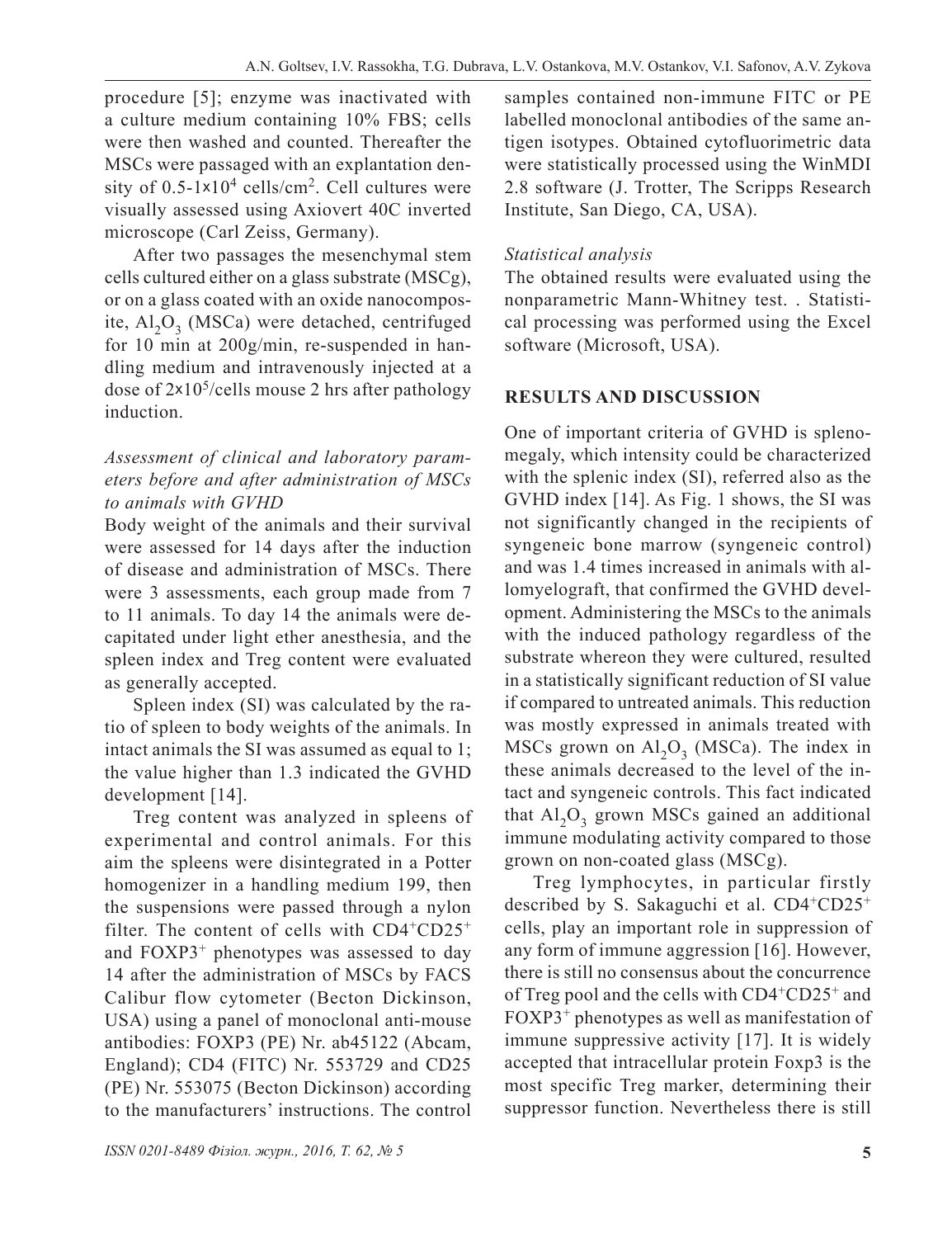

Fig. 1. Spleen index in recipients with GVHD before and after the injection of MSC grown on different substrates. The data are mean  $\pm$  SD. The differences are statistically significant relative to intact control  $(*)$ ; syngeneic control (\*\*); group with GVHD (\*\*\*), between groups with injection of MSC (\*\*\*\*),  $P < 0.05$ 

the question if this marker is unique, and the screening for other marker molecules is ongoing.

Fig. 2 demonstrates that the indices of FOXP3<sup>+</sup> and CD4<sup>+</sup>CD25<sup>+</sup> cells in spleens of intact animals were close. In the recipients of syngeneic bone marrow the content of CD4+CD25<sup>+</sup> cells did not statistically and significantly differ from intact control and that of FOXP3<sup>+</sup> cells reduced in 1.2 times. This fact can testify about higher sensitivity of FOXP3<sup>+</sup> cells to irradiation and bone marrow transplantation even if no immune conflict developed.

In the animals with developed GVHD the contents of  $CD4+CD25+$  and  $FOXP3+$  cells

were correspondingly 1.5 and 2.1 times lower versus syngeneic control (Fig. 2). This was in accordance with the data of other scholars [10], demonstrated also the reducing Treg during GVHD development.

Application of MSCs cultured on non-coated glass significantly increased the content of  $CD4^+CD25^+$  and  $FOXP3^+$  cells in the GVHD recipient spleens if compared with the indices of untreated animals (Р<0.05). Moreover, the content of CD4+CD25+ cells even reached the control level. There was other situation after administering the MSCs cultured on  $Al_2O_3$  nanocoating. In that case the MSCs demonstrated



Fig. 2. Content of FOXP3+ and CD4+CD25+ cells in spleens of recipients with GVHD before and after injection of MSC grown on different substrates. The data are mean  $\pm$  SD. The differences are statistically significant relative to intact control (\*); syngeneic control (\*\*); group with GVHD (\*\*\*), between groups with injection of MSC (\*\*\*\*),  $P < 0.05$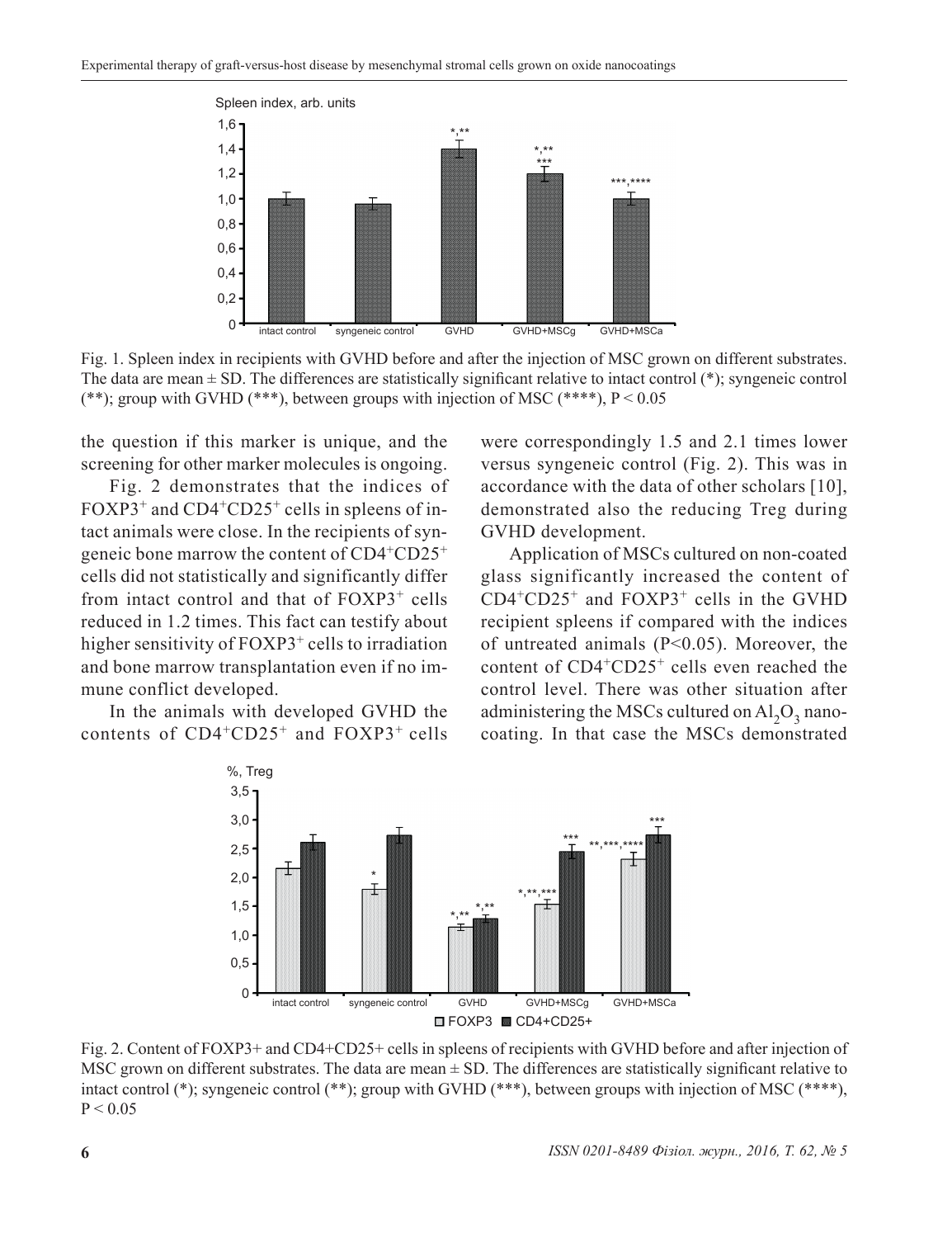more profound stimulating effect for both Treg subpopulations: a significant increase was found in the content of both CD4+CD25+ and FOXP3<sup>+</sup> cells (by 2.02 and 2.12 times, respectively, if compared with untreated animals). There was no significant differences in both indices from intact control, and the content of FOXP3<sup>+</sup> cells even exceeded the value of syngeneic control group (P<0.05). The concentration of  $CD4+CD25+$  cells was 1.2 times higher than for FOXP3+ in this group of animals as well as in intact control. These results highlight the fact that although the two subpopulations with  $CD4^+CD25^+$  and  $FOXP3^+$  phenotypes are considered as Treg their origin could be slightly different. The culture of MSCs on  $\text{Al}_2\text{O}_3$  nanocoating provided their higher immune modulatory activity, including the activation of both studied Treg subpopulations.

One of the clinical signs of GVHD development in animals is a body weight reducing. In our case, this index in untreated animals was reduced by almost 30% by the end of the observation period (Fig. 3). Body weight in recipients of other groups decreased till day 7 and then increased. The most pronounced restoration of the index was found after introducing MSCa to the GVHD recipients: the intact control level was reached to the end of second week of observation.

Integral index of the GVHD severity is the survival of recipients (Fig. 4). The mass death of untreated animals began from day 4 after GVHD induction. Less than 25% of the animals survived to day 14 in the untreated group.

The severity of the immune conflict and consequent death of the animals in other groups depended on the type of MSCs used for treatment. Introduced MSCs grown on glass with  $Al_2O_3$  coating showed an advantage over the non-coated-glass-grown MSCs: the survival rate of recipients with GVHD to day 14 following introduction was higher by 52 and 41.7% than in non-treated animals, respectively. Moreover, the first deaths in the animals which were transplanted with MSCa were observed only after day 11, while in animals treated with MSCg these were after day 7. The survival rate in the group of animals with the introduced MSCa had no significant difference from the syngeneic control, that could show the minimization of immune conflict in this case. Indeed, the survival of the animals with GVHD after administration of both types of MSCs is in a line with the data characterizing the features of the Treg cell content (see Fig. 2). In particular, their more intensive formation in the MSCa treated group was accompanied by less pronounced loss of animals. To day 14 in the animals with MSCa higher percentage of Treg and evidently their activity



Fig. 3. Weight of animals with GVHD before and after injection of MSC, grown on different substrates. The data are mean  $\pm$  SD. The differences are statistically significant relative to intact control (\*); syngeneic control (\*\*); group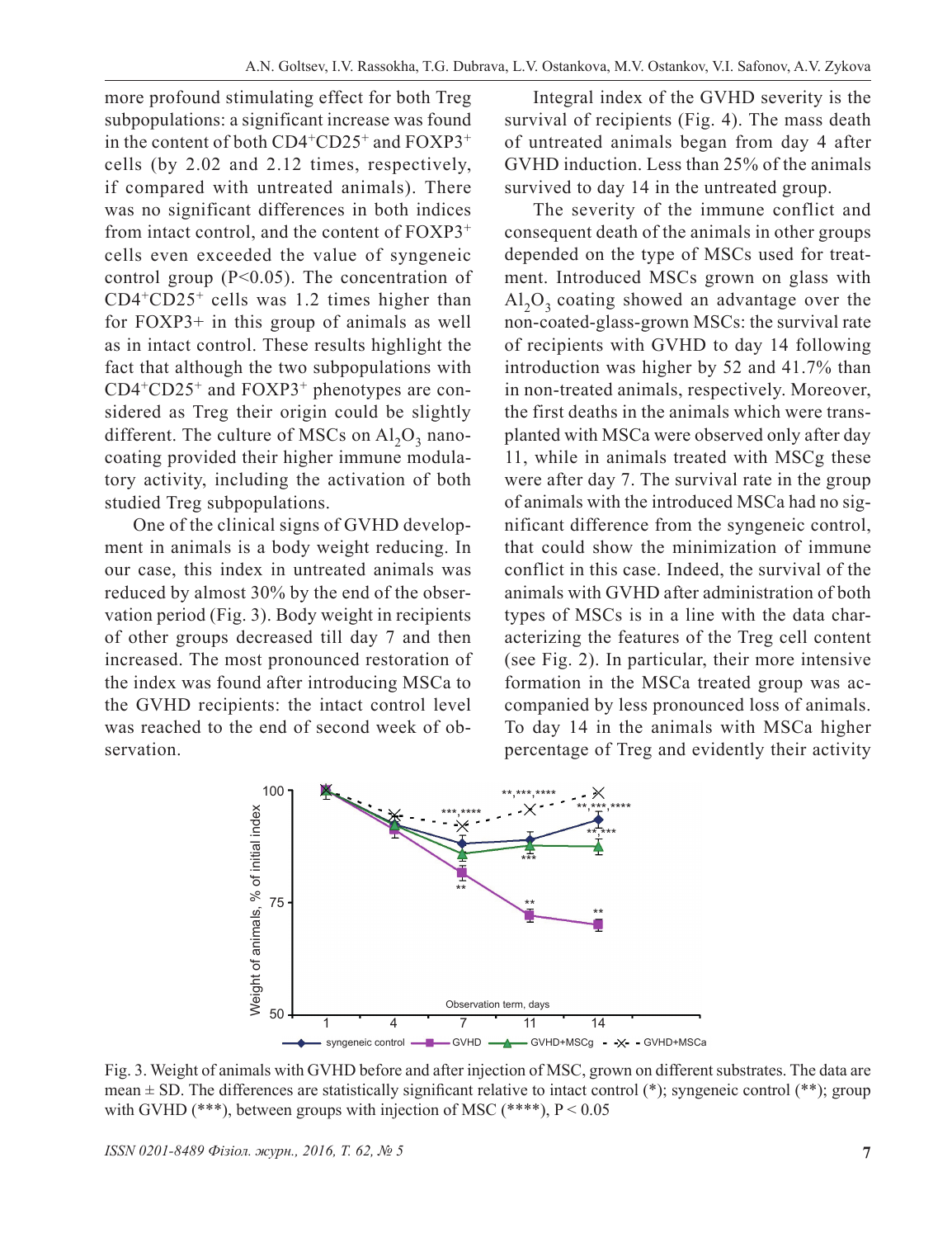

Fig. 4. Survival of animals with GVHD before and after treatment with MSC, grown on different substrates. The differences are statistically significant relative to intact control (\*); syngeneic control (\*\*); GVHD with groups after

in a greater extent suppress the effect of donor's immune competent cells while minimizing the animals' death in this group.

Disbalance in the content of regulatory cells during GVHD [17] in addition to the immune system disregulation causes hematopoietic disorders [18]. In this regard, it is important to search methodological approaches to minimize this pathology development. Previously we have experimentally confirmed the possibility of reducing the immune reactivity of allogeneic bone marrow by means of cryopreservation using certain protocols [19], which selectively altered the composition of the immune competent cell subpopulations and the whole state of myelotransplant. However, cryopreservation is known to reduce the hematopoietic potential of the transplant. An alternative to minimize the GVHD symptoms is co-transplantion of allogeneic bone marrow with cells possessing an immune modulating effect. Well-known is the immune modulating activity of MSCs [4,8]. In addition, fetal tissues were shown to have an immune regulatory activity. The ability of cryopreserved and non-frozen fetal liver and placenta cells to modulate the immune state of the animals with various types of experimental autoimmune diseases was demonstrated [20]. MSCs occurred to be the main part of these cells

exhibiting such an activity. The adult MSCs are increasingly being used in clinical trials too [4]. Adult BM stroma contains a small amount of MSCs, which could be expanded in culture *in vitro* and reveal the ability to differentiate into osteo-, adipo- and chondrogenic directions [5]. About 10 years ago the MSCs grown *in vitro*  were used for treatment of immune conflicts, particularly GVHD [5]. It was shown that the long-term *in vitro* culturing significantly reduced the multilinear differentiation and homing potential of MSCs [6].

To date, the sholars showed the possibility to control the functional state of cells by modifying the nanocomposite coated surfaces used for their culture [21,22]. Experiments in fibroblasts and macrophages grown on the matrix carriers (titanium and its alloys, niobium, stainless steel, polymers) showed an important role of material surface peculiarities (relief, hydrophobic and hydrophilic characteristics, chemical composition) which determine structural and functional characteristics of the cells [23]. Some researches were focused on the effect of a surface energy of different coatings, its dispersion and polar features rendered on cell cultures [24]. For example, high surface energy and coatings' fractional polarity were demonstrated to stimulate a fibroblast proliferation. Modification of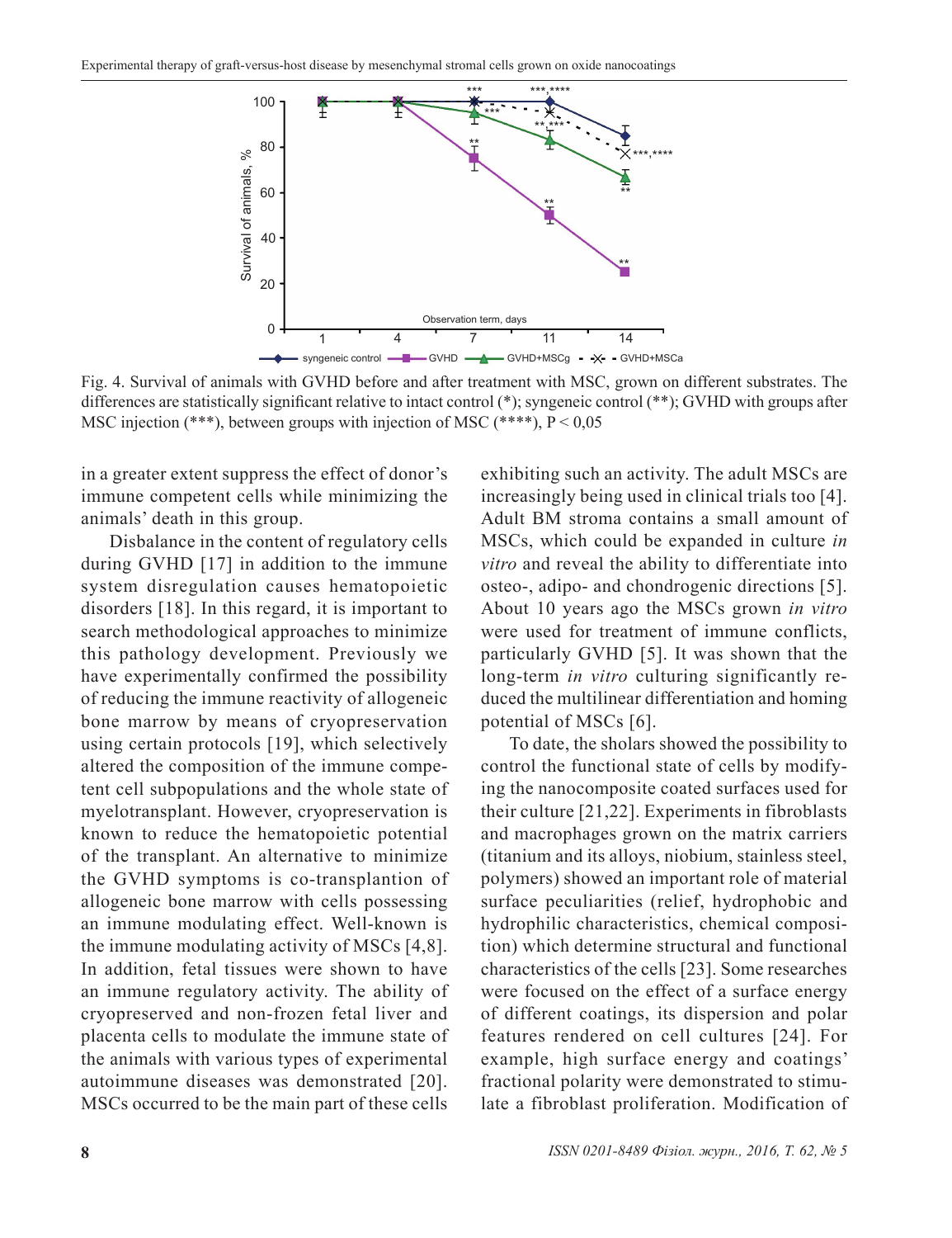the substrate surface ultrastructure entailed the development of the cascade of reactions leading to re-programming the intracellular signaling systems. The surface properties of biomaterials could influence gene expression [21]. The changes in expression of many genes involved into implementation of focal adhesion were found in osteoblasts, cultured on the titanium polymers with different surface; in particular, the genes encoding the growth factors, cytokines (TNF-α, IL-1, IL-6); cell cycle and apoptotic processes were also affected. Kato S. et al. [25] reported the alterated gene expression of oncosupressor p53 and protooncogenes c-fos, c-myc, depending on the various hydrophobicity of biocoating surface.

Our preliminary studies for MSCs culturing involved the  $AI<sub>2</sub>O<sub>3</sub>$  oxide coatings. Their application enabled to enrich during two passages the total bone marrow pool with the cells possessing MSCs markers, and the expression rate of *ido* gene transcripts in the cells as well [13,26]. These findings have confirmed the effect of the culture surface coating on MSCs' functional potential, in particular, the IDO production, determining an immune suppressive activity of these cells.

This research assessed an immune suppressive potential of  $AI_2O_3$  oxide coating-grown MSCs using the GVHD model. Collectively, the application of the oxide nanocoating resulted in a rise of stimulating activity of MSCs in respect of T-regulatory immunity link of the recipient mice and reduced GVHD activity of allogeneic bone marrow.

The formation of Treg cells and manifestation of their suppressor function actively involve the transforming growth factor-β (TGF-β) [27]. An important role here is played by the stromal stem elements, primarily by MSCs. Our previous findings showed a decrease in the expression rate of tgfβ gene in the cells of recipient lymphohemopoietic complex during the local GVHD development [28]. This could be one of pathogenetically significant factors of this pathology development and the validate using of MSCs with determined functional potential in the therapy.

It is important to note that  $Al_2O_3$  nanocoating-cultured MSCs had not only quantitative immune modulating features but gained also qualitative ones. Treatment of GVHD animals with the MSCs cultured on  $Al_2O_3$  nanocoating unlike the non-coated glass had the effect of "harmonized" rise in the content of Treg subpopulations:  $CD4+CD25+$  and  $FOXP3+$  cells. Exactly after introducing MSCs cultured on  $Al_2O_3$  the GVHD severity decreased and the survival rate of animals significantly increased.

The obtained results could be the basis to develop the new approaches for improving the GVHD treatment using the nanocoating-cultured MSCs, purposefully altering their structural and functional properties.

# **CONCLUSIONS**

Culturing of mesenchymal stromal cells in  $Al_2O_3$ nanocoating contributes to an increase of their immune modulating activity.

Application of MSCs grown on  $Al_2O_3$  nanocoating when treating the graft-versus-host disease (GVHD) in a greater extent than those grown on glass provide the rise of Treg cells in the recipients. In this case the severity of GVHD course has been shown to reduce that was manifested in an increased survival of the animals.

#### **Acknowledgments**

This work was supported by the STCU grant Nr. 4974.

**А.Н. Гольцев<sup>1</sup>, И.В Рассоха<sup>1</sup>, Т.Г. Дубрава1, Л.В. Останкова<sup>1</sup>, М.В. Останков1, В.И. Сафонов<sup>2</sup>, А.В. Зыкова<sup>2</sup>**

#### **ЭКСПЕРИМЕНТАЛЬНАЯ ТЕРАПИЯ БОЛЕЗ-НИ «ТРАНСПЛАНТАТ ПРОТИВ ХОЗЯИНА» МЕЗЕНХИМАЛЬНЫМИ СТРОМАЛЬНЫМИ КЛЕТКАМИ, ВЫРАЩЕННЫМИ НА ОКСИД-НЫХ НАНОПОКРЫТИЯХ**

Снижение иммуноагрессии аллогенного костного мозга в виде болезни «трансплантат против хозяина» (БТПХ)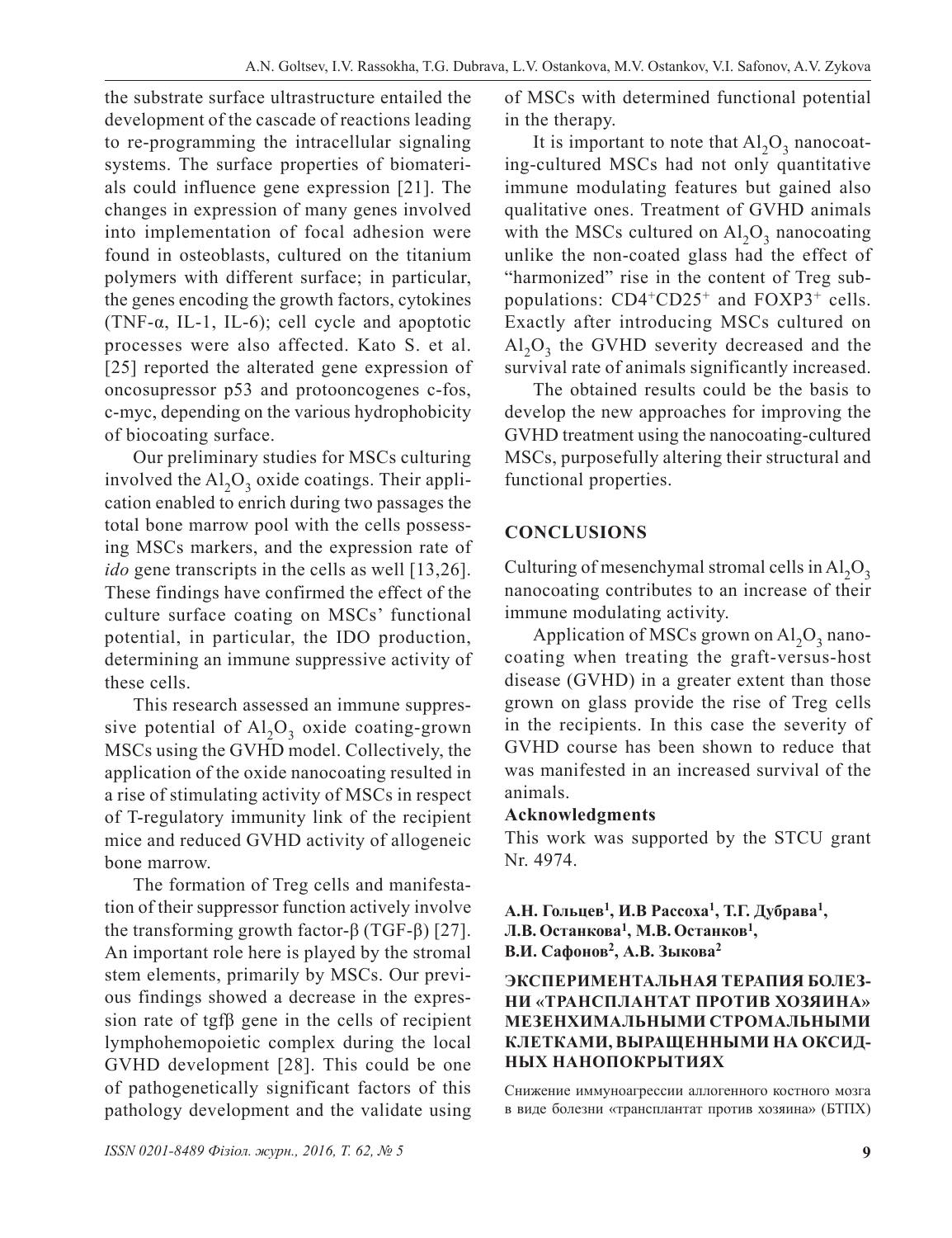предусматривает необходимость подавления эффекторных и/или активации Т-регуляторных клеток (Тreg). Экспериментально подтверждена возможность решения такой задачи путем совместной трансплантации с аллогенным костным мозгом мезенхимальных стромальных клеток (МСК). В нашей работе продемонстрировано повышение иммунокорригирующего эффекта МСК путем их культивирования *in vitro* на оксидном нанопокрытии  $Al_2O_3$ . При их введении животным с БТПХ наблюдалось увеличение содержания Тreg в селезенке реципиентов костного мозга, снижение тяжести течения патологии, следствием чего было повышение выживаемости животных. Полученные результаты являются основанием для разработки новых подходов к оптимизации методов лечения БТПХ с помощью МСК, культивированных на оксидных нанопокрытиях. Ключевые слова: нанопокрытия; мезенхимальные стромальные клетки; болезнь «трансплантат против хозяина».

*<sup>1</sup>Институт проблем криобиологии и криомедицины НАНУ, Харьков, е-mail: cryopato@gmail.com; 2Национальный научный центр «Харьковский физикотехнический институт» НАНУ, Харьков.*

#### **А.М. Гольцев<sup>1</sup>, І.В. Рассоха<sup>1</sup>, Т.Г. Дубрава1, Л.В. Останкова<sup>1</sup>, М.В. Останков1, В.І. Сафонов<sup>2</sup>, А.В.Зикова<sup>2</sup>**

#### **ЕКСПЕРИМЕНТАЛЬНА ТЕРАПІЯ ХВОРО-БИ «ТРАНСПЛАНТАТ ПРОТИ ХАЗЯЇНА» МЕЗЕНХІМАЛЬНИМИ СТРОМАЛЬНИМИ КЛІТИНАМИ, ВИРОЩЕНИМИ НА ОКСИДНИХ НАНОПОКРИТТЯХ**

Зниження імуноагресії алогенного кісткового мозку у вигляді хвороби «трансплантат проти хозяїна» (ХТПХ) передбачає необхідність пригнічення ефекторних і / або активації Т-регуляторних клітин (Тreg). Експериментально підтверджена можливість вирішення такого завдання за допомогою сумісної трансплантаціі з алогенним кістковим мозком мезенхімальних стромальних клітин (МСК). У нашій роботі продемонстровано підвищення імунокоригуючого потенціалу МСК їх культивуванням in vitro на оксидному нанопокритті Al<sub>2</sub>O<sub>2</sub>. При їх введенні тваринам з ХТПХ спостерігалося збільшення вмісту Тreg у селезінці реципієнтів кісткового мозку, зниження важкості перебігу патології, наслідком чого було підвищення виживання тварин. Отримані результати є підставою для розробки нових підходів до оптимізації методів лікування ХТПХ за допомогою МСК, культивованих на оксидних нанопокриттях. Ключові слова: нанопокриття; мезенхімальні стромальні клітини; хвороба «трансплантат проти хозяїна»

#### **REFERENCES**

1. Shchepkina E A, Kruglyakov P V, Solomin L N, Zaritskiy Yu A, Nazarov V A, Viyde, et.al. Clinical experience with transplantation of autologous mesenchymal stem cells in the treatment of false joints of long bones. Trauma. 2007; 8 (3):22-30. [Russian].

- 2. Sullivan M P, McHale K L, Parvizi J, Mehta S. Nanotechnology: current concepts in orthopaedic surgery and future directions. Bone Joint J 2014; 96 (5): 569-73.
- 3. Webster T J. Nanomedicine: what's in a definition? Nanomedicine. Int J Nanomedicine. 2006; 1(2):169-76.
- 4. Le Blanc K, Samuelsson H, Gustafsson B, Remberger M, Sundberg B, Arvidson J. et.al. Transplantation of mesenchymal stem cells to enhance engraftment of hematopoietic stem cells. Leukemia. 2006; 21(8):1733-38.
- 5. Sergeev N S, Sviridov I K, Kirsanov V A, Akhmedova S A, Marshutina N V, Sergeev. In vitro study of parameters of the growth and differentiation of mesenchymal stromal cells of rat bone marrow in experiments in vitro. Cell Techn Biol Med. 2006;2: 102-7. [Russian].
- 6. Lee RH, Hsu SC, Munoz J, Jung JS, Lee NR. A subset of human rapidly-self renewing marrow stromal cells (MSCs) preferentially engraft in mice. Blood. 2006;107(5):2153-61.
- 7. Goltsev AN, Rassokha IV, Dubrava TG, Ostankova LV, Ostankov MV, Gordienko EA. et.al. Application of nanocomposite coatings for multipotent mesenchymal stromal cells cultivation technologies. Cell Transplantol Tis Engin. 2013;8(1):46-50. [Ukrainian].
- 8. Le Blanc K, Frassoni F, Ball L, Locatelli F, Roelofs H, Lewis I, et.al. Mesenchymal stem cells for treatment of steroid-resistant, severe, acute graft-versus-host disease: a phase II study. Lancet. 2008;371(9624):1579-86. PubMed PMID: 18468541.
- 9. Fallarino F, Grohmann U, You S, McGrath B.C, Cavener DR, Vacca C. et.al. The сombined еffects of tryptophan starvation and tryptophan catabolites down-regulate T cell receptor z-chain and induce a regulatory phenotype in naive T cells. J Immunol. 2006;176(11):6752–61.
- 10. Miura Y, Thoburn CJ, Bright EC, Phelps ML, Shin T, Matsui EC. et.al. Association of Foxp3 regulatory gene expression with graft-versus-host disease. Blood. 2004;104(7):2187-93.
- 11. Sándor S,Tamás K, Katalin M, TiborT.G, Zoltán S, John V. Inhibition of indoleamine 2,3-dioxygenase-mediated tryptophan catabolism accelerates collagen-induced arthritis in micе. Arthr Res Ther. 2007 9:R50.
- 12. IDO-dependent immune modulating activity of cryopreserved fetal liver mesenchymal stem cells of mice in GVHR model Goltsev A., Dubrva T., Dimitrov A. Збірник Тез 4-го з'їзду Українського товариства клітинної біології з міжнародним представництвом (17-20 вересня 2014, м.Ужгород), с. 83. [Ukrainian].
- 13. Safonov V, Zykova A, Smolik J, Rogovska R, Donkov N, Goltsev A et.al. Nanoscale biomaterial interface modifications for advanced tissue engineering applications. J Phys. 2012; Conf. Ser. 356:012046 doi: 10.1088/1742- 6596/356/1/012046.
- 14. Shevelev, A.S. (1976) Graft versus host disease and transplantation disease. Moscow: "Meditsina". [Russian].